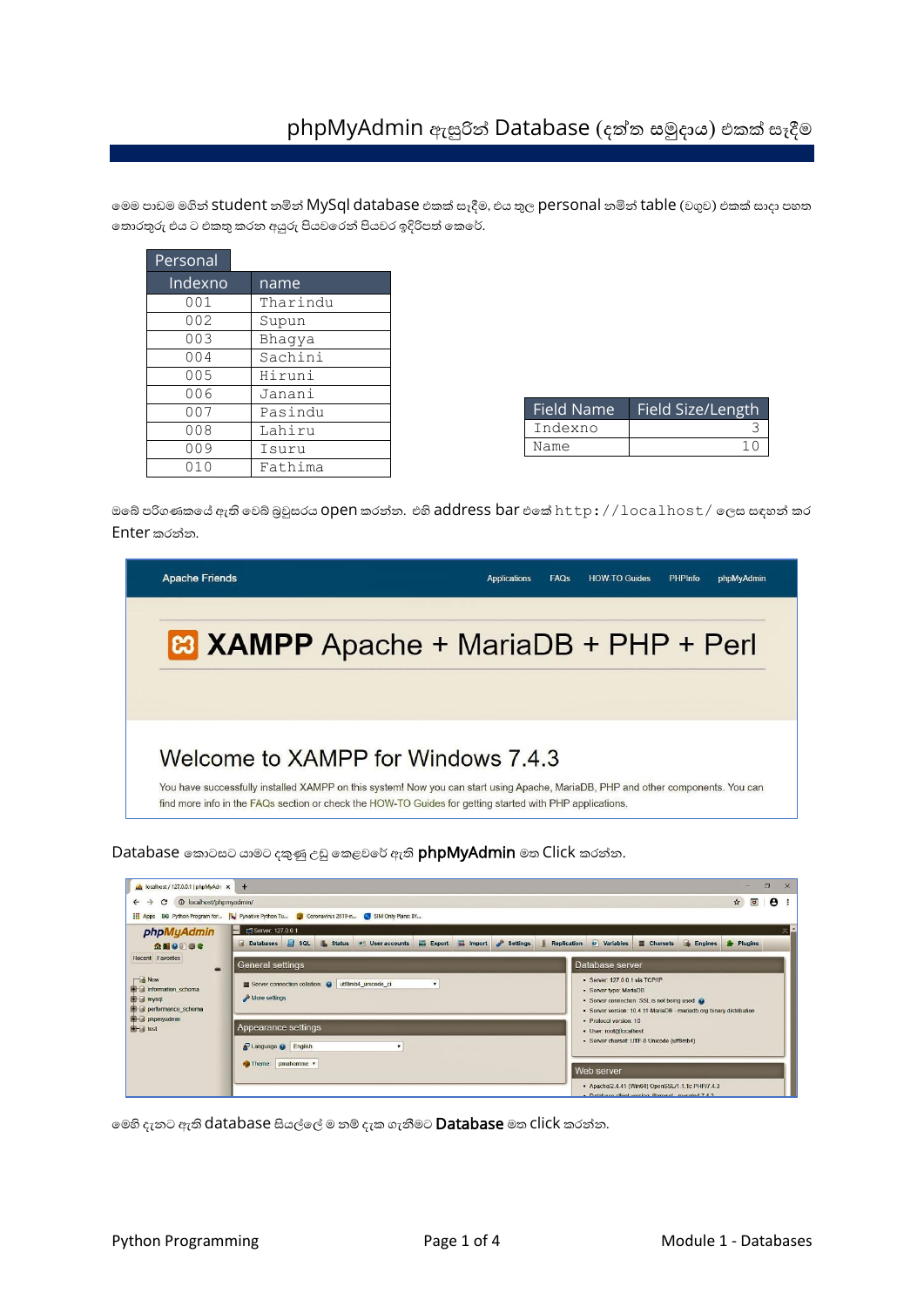| $\leftarrow$<br>$\rightarrow$<br>C              | <sup>O</sup> localhost/phpmyadmin/server_databases.php                                                                                                                                            | $\overline{a}$<br>$\hat{r}$ | $\boldsymbol{\Theta}$<br>÷ |
|-------------------------------------------------|---------------------------------------------------------------------------------------------------------------------------------------------------------------------------------------------------|-----------------------------|----------------------------|
|                                                 |                                                                                                                                                                                                   |                             |                            |
| Apps DG Python Program for                      | SIM Only Plans: BY<br>Coronavirus 2019-n<br><b>X</b> Pynative Python Tu                                                                                                                           |                             |                            |
| phpMyAdmin                                      | Server: 127 0 0 1<br>$\left  - \right $                                                                                                                                                           |                             |                            |
| <b>全国9回委员</b>                                   | $\bullet$ Variables<br><b>Databases</b><br>$\Box$ sq.<br>Import<br><b>Status</b><br>$E$ <b>Export</b><br>v<br><b>Co</b> Engines<br><b>Settings</b><br>an User accounts<br>Replication<br>Charsets | Plugins<br><b>FREE</b>      |                            |
| Recent Favorites<br>$rac{1}{2}$                 | <b>Databases</b>                                                                                                                                                                                  |                             |                            |
| $\Box$ New<br><b>Helal</b> information schema   | Create database                                                                                                                                                                                   |                             |                            |
| <b>B</b> a mysql<br><b>B</b> performance schema | utf8mb4 general ci<br>student<br>Create<br>۰.                                                                                                                                                     |                             |                            |
| phpmyadmin                                      |                                                                                                                                                                                                   |                             |                            |
| <b>B</b> -a test                                | <b>Collation</b><br><b>Action</b><br>Database a<br>日<br>information schema<br>utf8 general ci aF Check privileges                                                                                 |                             |                            |
|                                                 |                                                                                                                                                                                                   |                             |                            |
|                                                 | utfanb4 general ci a- Check privileges<br>mysql                                                                                                                                                   |                             |                            |
|                                                 | 田<br>performance schema<br>utf8 general ci all Check privileges                                                                                                                                   |                             |                            |
|                                                 | $\Box$<br>utfs bin a Check privileges<br>phpmyadmin                                                                                                                                               |                             |                            |
|                                                 | $\Box$ test<br>latin1 swedish_ci m= Check privileges                                                                                                                                              |                             |                            |
|                                                 | Total: 5                                                                                                                                                                                          |                             |                            |
|                                                 | Check all<br>$\uparrow$<br>With selected: Drop                                                                                                                                                    |                             |                            |
|                                                 | A. Note: Enabling the database statistics here might cause heavy traffic between the web server and the MySQL server.                                                                             |                             |                            |
|                                                 |                                                                                                                                                                                                   |                             |                            |

Database name මලස student සඳහන් කර Create button එක click කරන්න.

දැන් ඔමේ table එක සෑදීමට අවකාශ සලසමින් Create table button එක මතුමේ**.** ඔබ සෑදීමට බලාමපාමරාත්තු වන table එක ශිෂ්යයයාමේ index අංකය හා නම ගබඩා කරගත හැකි අයුරින් columns (තීරු) මදකකින් සමන්ිත ිය යුතු මේ. Table Name එක ලෙස personal සඳහන් කර number of columns සංඛාභව 2 ලෙස වෙනස් කරන්න. අවසානයේ Create table button එක මත click කරන්න**.**

| $\frac{1}{2}$ localhost / 127.0.0.1 / student   $\sqrt{2}$ $\times$                                  | $+$                                                             |            |        |            |                      |                            |               |                 |                |             |                 | $\Box$<br>                  | $\times$                   |
|------------------------------------------------------------------------------------------------------|-----------------------------------------------------------------|------------|--------|------------|----------------------|----------------------------|---------------|-----------------|----------------|-------------|-----------------|-----------------------------|----------------------------|
| <sup>O</sup> localhost/phpmyadmin/server_databases.php<br>$\mathbf{C}$<br>$\leftarrow$               |                                                                 |            |        |            |                      |                            |               |                 |                |             |                 | $\hat{p}$<br>$\overline{a}$ | $\boldsymbol{\Theta}$<br>4 |
| [11] Apps 86 Python Program for [5] Pynative Python Tu [3] Coronavirus 2019-n [4] SIM Only Plans: BY |                                                                 |            |        |            |                      |                            |               |                 |                |             |                 |                             |                            |
| phpMyAdmin                                                                                           | $\left  \cdot \right $<br>Server. 127.0.0.1 » Database. student |            |        |            |                      |                            |               |                 |                |             |                 |                             | 自尊ス                        |
| $AB 0 0 0 c$                                                                                         | <b>A</b> Structure                                              | $\Box$ sol | Search | 同<br>Query | $\rightarrow$ Export | Import <b>C</b> Operations | at Privileges | <b>Routines</b> | $\odot$ Events | 36 Triggers | <b>Tracking</b> | $\blacktriangledown$ More   |                            |
| Recent Favorites<br>60                                                                               | No tables found in database.                                    |            |        |            |                      |                            |               |                 |                |             |                 |                             |                            |
| $\Box$ New<br>information_schema<br><b>B</b> mysql                                                   | Create table                                                    |            |        |            |                      |                            |               |                 |                |             |                 |                             |                            |
| performance_schema                                                                                   | personal<br>Name:                                               |            |        |            | Number of columns: 2 |                            |               |                 |                |             |                 |                             |                            |
| <b>Changed School</b><br><b>Changed Student</b><br><b>Changed Street</b>                             |                                                                 |            |        |            |                      |                            |               |                 |                |             |                 |                             | Go                         |
|                                                                                                      |                                                                 |            |        |            |                      |                            |               |                 |                |             |                 |                             |                            |
|                                                                                                      |                                                                 |            |        |            |                      |                            |               |                 |                |             |                 |                             | ۳                          |

Table එමක් පලමු field name එක indexno මලස සඳහන් කර අදාල field type එක VARCHAR මලස ද, field length එක 3 මලස ද මවනස් කරන්න. දැන් මදවන field name එකට අදාල ස්ථානයට මගාස් field name එක name මලස ද, field type එක VARCHAR මලස ද, field length එක 10 මලස ද සකසන්න. දැන් දකුණු යටි මකළවමේ ඇති Save button එක මත කරන්න.

| $\mu$ localhost / 127.0.0.1 / student / p $\times$                                         | $+$                                                    |                                                                                                 |                                    |                |                            |                    |                        |             |                        | and the                     | $\Box$<br>$\times$ |  |  |  |
|--------------------------------------------------------------------------------------------|--------------------------------------------------------|-------------------------------------------------------------------------------------------------|------------------------------------|----------------|----------------------------|--------------------|------------------------|-------------|------------------------|-----------------------------|--------------------|--|--|--|
| C<br>$\rightarrow$<br>$\leftarrow$                                                         | <sup>O</sup> localhost/phpmyadmin/server_databases.php |                                                                                                 |                                    |                |                            |                    |                        |             |                        | $\hat{p}$<br>$\overline{u}$ | Θ<br>÷             |  |  |  |
| Apps 86 Python Program for 1% Pynative Python Tu 2 Coronavirus 2019-n 4 SIM Only Plans: BY |                                                        |                                                                                                 |                                    |                |                            |                    |                        |             |                        |                             |                    |  |  |  |
| phpMyAdmin                                                                                 | $\overline{\phantom{a}}$<br><b>Browse</b>              | Server: 127.0.0.1 » Database: student » [M] Table: personal<br><b>M</b> Structure<br>$\Box$ sq. | <b>See Insert</b><br><b>Search</b> | Export         | <b>Import a</b> Privileges | <b>Operations</b>  | <b>Tracking</b>        | 36 Triggers |                        |                             | 画下                 |  |  |  |
| $\triangle$ and $\Theta$ of $\Theta$                                                       |                                                        |                                                                                                 |                                    |                |                            |                    |                        |             |                        |                             |                    |  |  |  |
| Recent Favorites<br>$\infty$                                                               | Table name: personal                                   |                                                                                                 | Add 1                              | $column(s)$ Go |                            |                    |                        |             |                        |                             |                    |  |  |  |
| $\Box$ New<br>information schema                                                           | <b>Name</b>                                            | Type @                                                                                          | Length/Values @                    | Default @      | <b>Collation</b>           | <b>Attributes</b>  | <b>Null Index</b>      |             |                        | A I Comments                |                    |  |  |  |
| <b>B</b> mysql<br><b>B</b> -a performance schema<br><b>Debyth</b> phpmyadmin               | indexno<br><b>Pick from Central Columns</b>            | <b>VARCHAR</b>                                                                                  | 3 <br>$\mathbf{v}$                 | None           | $\mathbf{v}$               | $\mathbf{r}$       | $\mathbf{r}$<br>$\Box$ | $\ $ -      | $\mathbf{v}$<br>$\Box$ |                             |                    |  |  |  |
| <b>G</b> -G student<br><b>B</b> at test                                                    | name                                                   | <b>VARCHAR</b>                                                                                  | 10<br>$\mathbf{v}$                 | None           | $\mathbf{v}$               | ۰                  | Θ<br>$\mathbf{v}$      | $\sim$      | 目<br>۰                 |                             |                    |  |  |  |
|                                                                                            | Structure @                                            | <b>Pick from Central Columns</b>                                                                |                                    |                |                            |                    |                        |             |                        |                             |                    |  |  |  |
|                                                                                            | <b>Table comments:</b>                                 |                                                                                                 | <b>Collation:</b>                  |                |                            | Storage Engine: @  |                        |             |                        |                             |                    |  |  |  |
|                                                                                            |                                                        |                                                                                                 |                                    |                | InnoDB<br>$\pmb{\cdot}$    | $\pmb{\mathbf{r}}$ |                        |             |                        |                             |                    |  |  |  |
|                                                                                            | <b>PARTITION definition:</b>                           |                                                                                                 |                                    |                |                            |                    |                        |             |                        |                             |                    |  |  |  |
|                                                                                            | Partition by:                                          | $\mathbf{r}$                                                                                    | Expression or column list          |                |                            |                    |                        |             |                        |                             |                    |  |  |  |
|                                                                                            | <b>Partitions</b>                                      |                                                                                                 |                                    |                |                            |                    |                        |             |                        |                             |                    |  |  |  |
|                                                                                            |                                                        |                                                                                                 |                                    |                |                            |                    |                        |             |                        | Preview SQL                 | Save               |  |  |  |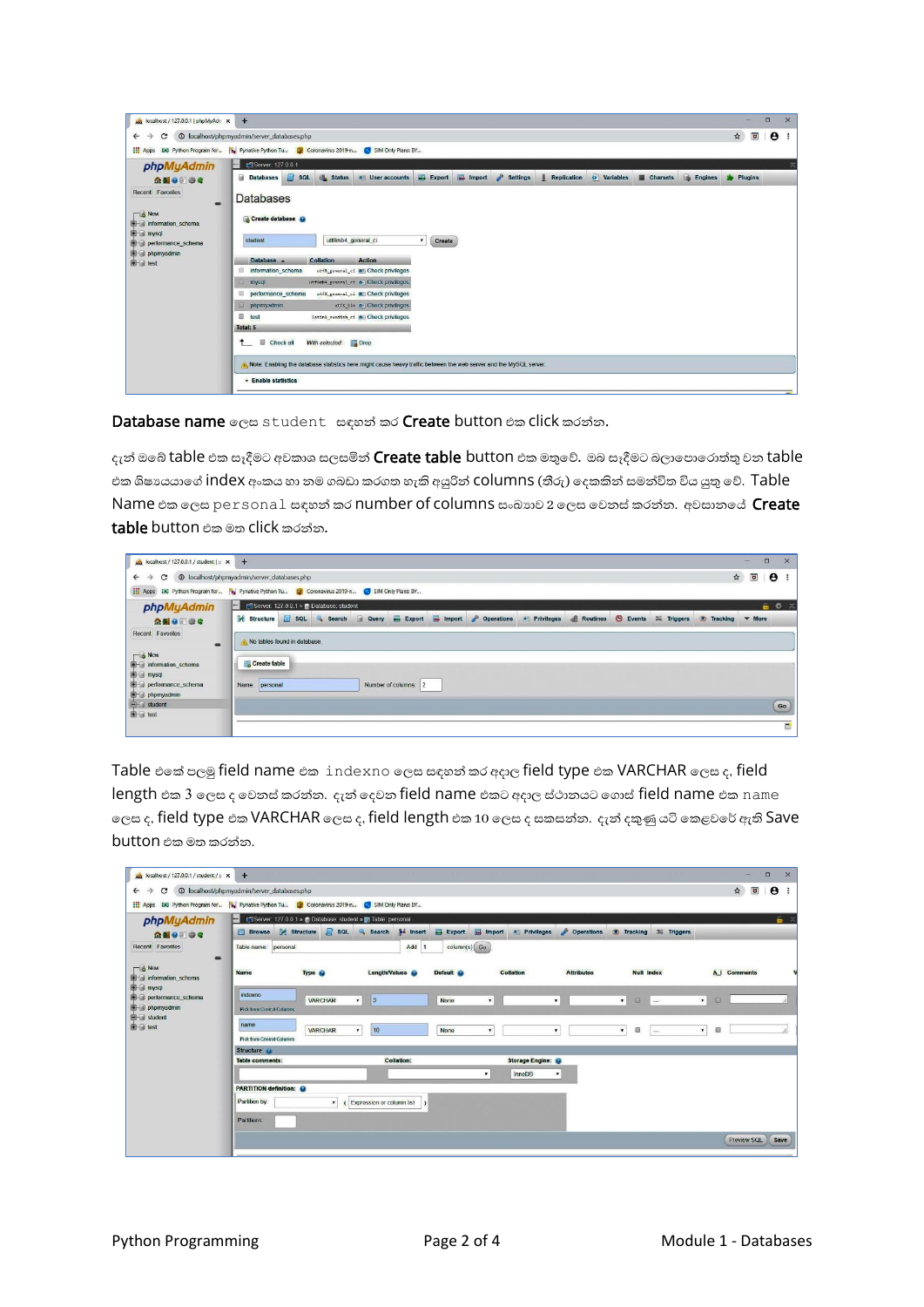දැන් 'personal' table එමක් Fields මම් අයුරින් දිස් මේ.

| $\mu$ localhost / 127.0.0.1 / student / $\mu$ $\times$ | $+$                                                                                                                                                                                                                      | $\times$<br>$\Box$<br>-                                                                   |
|--------------------------------------------------------|--------------------------------------------------------------------------------------------------------------------------------------------------------------------------------------------------------------------------|-------------------------------------------------------------------------------------------|
| C<br>$\rightarrow$<br>$\leftarrow$                     | © localhost/phpmyadmin/db_structure.php?server=18xdb=student8xtable=personal                                                                                                                                             | $\overline{a}$<br>$\boldsymbol{\Theta}$<br>$\boldsymbol{\hat{p}}$<br>$\ddot{\phantom{1}}$ |
|                                                        | Apps 96 Python Program for W Pynative Python Tu 2 Coronavirus 2019-n C SIM Only Plans: BY                                                                                                                                |                                                                                           |
| phpMyAdmin                                             | Server. 127.0.0.1 >   Database. student >   Table. personal                                                                                                                                                              | 收 大量                                                                                      |
| $\triangle$ all $\Theta$ of $\triangle$ c              | <b>Browse</b><br><b>M</b> Structure<br><b>3-c</b> Insert<br>$\Box$ sal<br>$\equiv$ Export<br>Import<br><b>Privileges</b><br><b>D</b> Operations<br><b>Tracking</b><br>Search<br>26 Triggers<br>$\circ$<br>$\blacksquare$ |                                                                                           |
| Recent Favorites<br>60                                 | 4 Relation view<br>Table structure                                                                                                                                                                                       |                                                                                           |
| $\Box$ New                                             | Attributes Null Default Comments Extra Action<br><b>Collation</b><br># Name<br>Type                                                                                                                                      |                                                                                           |
| <b>E-i</b> information schema<br><b>E-a</b> mysql      | indexno varchar(3)<br>自<br>utf8mb4 general ci<br>No<br><b>None</b><br>Change O Drop - More                                                                                                                               |                                                                                           |
| <b>Performance</b> schema                              | $\Box$<br>name<br>varchar(10) utf8mb4 general ci<br>No<br>None<br>Change O Drop V More<br>$\mathcal{P}$                                                                                                                  |                                                                                           |
| phpmyadmin<br>曲-6<br>student                           | Check all<br>ື∟<br>With selected:<br><b>Browse</b><br><b>U</b> Unique<br><b>T</b> Fulltext<br>$\triangle$ Change<br><b>O</b> Drop<br><b>Primary</b><br>Index<br>Add to central columns                                   | Remove from central columns                                                               |
| New<br><b>+ personal</b><br>图 test                     | Track table<br>Propose table structure<br>Move columns A Normalize<br><b>Print</b><br>after name<br>Go<br><b>E</b> i Add<br>column(s)                                                                                    |                                                                                           |
|                                                        | Indexes $\bullet$                                                                                                                                                                                                        |                                                                                           |

Table එකට data ඇතුළු කිරීමට Insert tab එක මත click කරන්න.

| $\mu$ localhost / 127.0.0.1 / student / p $\times$                        | $+$                                                                                                                                                                 | $\times$<br>$\Box$<br>÷                                                       |
|---------------------------------------------------------------------------|---------------------------------------------------------------------------------------------------------------------------------------------------------------------|-------------------------------------------------------------------------------|
| $\rightarrow$<br>C<br>$\leftarrow$                                        | © localhost/phpmyadmin/tbl_change.php?db=student&table=personal                                                                                                     | $\boldsymbol{\star}$<br>$\overline{a}$<br>$\boldsymbol{\Theta}$<br>$\ddot{ }$ |
|                                                                           | Apps 86 Python Program for By Pynative Python Tu G Coronavirus 2019-n G SIM Only Plans: BY                                                                          |                                                                               |
| phpMyAdmin                                                                | En Server: 127.0.0.1 » Catabase: student » En Table: personal<br>$\left  \leftarrow \right $                                                                        | ■ 章 未                                                                         |
| <b>全国9回委号</b>                                                             | <b>Browse</b> M Structure<br>SQL & Search <b>i</b> Insert<br>P<br>$E$ Export<br>Import<br>a <sup>*</sup> Privileges<br><b>Operations</b><br>Tracking<br>36 Triggers |                                                                               |
| Recent Favorites                                                          | <b>Null Value</b><br><b>Column Type</b><br><b>Function</b>                                                                                                          |                                                                               |
| $rac{1}{2}$<br>$\Box$ New                                                 | 001<br>indexno varchar(3)<br>$\pmb{\mathbf{v}}$                                                                                                                     |                                                                               |
| <b>E</b> information schema<br><b>B</b> a mysql                           | Tharindu<br>$\mathbf{v}$<br>name varchar(10)                                                                                                                        |                                                                               |
| <b>Derformance</b> schema<br><b>De Deprovadmin</b><br><b>E</b> -B student | g Ignore                                                                                                                                                            | Go                                                                            |
| <b>B</b> New<br><b>+ personal</b>                                         | <b>Null Value</b><br><b>Column Type</b><br><b>Function</b>                                                                                                          |                                                                               |
| <b>B</b> a test                                                           | 002<br>indexno varchar(3)<br>$\pmb{\mathrm{v}}$                                                                                                                     |                                                                               |
|                                                                           | Supun<br>$\pmb{\mathrm{v}}$<br>name varchar(10)                                                                                                                     |                                                                               |
|                                                                           |                                                                                                                                                                     | Go                                                                            |
|                                                                           | Go back to previous page v<br>and then<br>Insert as new row<br>Preview SQL Reset Go<br>$\mathbf{G}$                                                                 |                                                                               |
|                                                                           | rows<br>Continue insertion with 2                                                                                                                                   |                                                                               |

පහත සඳහන් විස්තර ඇතුල් කරන්න.  $\,$ Ignore button එකේ ඇති හරි ලකුණ ඉවත් කර  $\,$ Go $\,$  button එක මත  $\,$ click කරන්න.

## 001 Tharindu 002 Supun

| $\frac{1}{2}$ localhost / 127.0.0.1 / student / p $\times$                                 | $+$                                                                                                                                                                                                          | $\Box$<br>$\times$<br>÷                           |  |  |  |  |  |  |  |  |  |  |
|--------------------------------------------------------------------------------------------|--------------------------------------------------------------------------------------------------------------------------------------------------------------------------------------------------------------|---------------------------------------------------|--|--|--|--|--|--|--|--|--|--|
| C<br>$\rightarrow$<br>$\leftarrow$                                                         | © localhost/phpmyadmin/tbl_change.php?db=student&table=personal                                                                                                                                              | $\frac{1}{2}$<br>$\mathbf{e}$ :<br>$\overline{a}$ |  |  |  |  |  |  |  |  |  |  |
| Apps 86 Python Program for                                                                 | Pynative Python Tu <b>For</b> Coronavirus 2019-n <b>C</b> SIM Only Plans: BY                                                                                                                                 |                                                   |  |  |  |  |  |  |  |  |  |  |
| phpMyAdmin                                                                                 | Ell Server: 127.0.0.1 » @ Database: student » [ Table: personal<br>н                                                                                                                                         | 数 六                                               |  |  |  |  |  |  |  |  |  |  |
| $\Omega$ do o o c                                                                          | <b>Browse</b><br><b>M</b> Structure<br>$\blacksquare$ sq.<br><b>i</b> insert<br>Export <b>I</b> mport<br><b>D</b> Operations<br>a <sup>*</sup> Privileges<br><b>Search</b><br><b>Tracking</b><br>36 Triggers |                                                   |  |  |  |  |  |  |  |  |  |  |
| <b>Recent Favorites</b><br>$\bullet$                                                       | 2 rows inserted.                                                                                                                                                                                             |                                                   |  |  |  |  |  |  |  |  |  |  |
| $\Box$ New<br>information schema                                                           | INSERT INTO 'personal' ('indexno', 'name') VALUES ('001', 'Tharindu'), ('002', 'Supun');<br>[Edit inline]   Edit     Create PHP code                                                                         |                                                   |  |  |  |  |  |  |  |  |  |  |
| <b>B</b> a mysol                                                                           |                                                                                                                                                                                                              |                                                   |  |  |  |  |  |  |  |  |  |  |
| <b>Derformance</b> schema<br><b>De phpmyadmin</b>                                          | Run SQL query/queries on table student personal:<br><b>Columns</b>                                                                                                                                           |                                                   |  |  |  |  |  |  |  |  |  |  |
| <b>B</b> -B student<br><b>B</b> New<br><b>Profit personal</b><br><b>B</b> - <i>Ca</i> test | 1  INSERT INTO 'personal' ('indexno', 'name') VALUES ('001', 'Tharindu'), ('002', 'Supun');<br>indexno<br>name                                                                                               | $\blacktriangle$                                  |  |  |  |  |  |  |  |  |  |  |
|                                                                                            | <b>SELECT</b><br>UPDATE<br>DELETE<br>SELECT*<br><b>INSERT</b><br>Clear<br>Get auto-saved query<br>Format<br><b>Bind parameters</b><br>$\epsilon$                                                             |                                                   |  |  |  |  |  |  |  |  |  |  |
|                                                                                            | Bookmark this SQL query.                                                                                                                                                                                     |                                                   |  |  |  |  |  |  |  |  |  |  |
|                                                                                            | □ Show this query here again □ Retain query box □ Reliback when finished 년 Enable foreign key checks<br>  Delimiter                                                                                          | Go                                                |  |  |  |  |  |  |  |  |  |  |